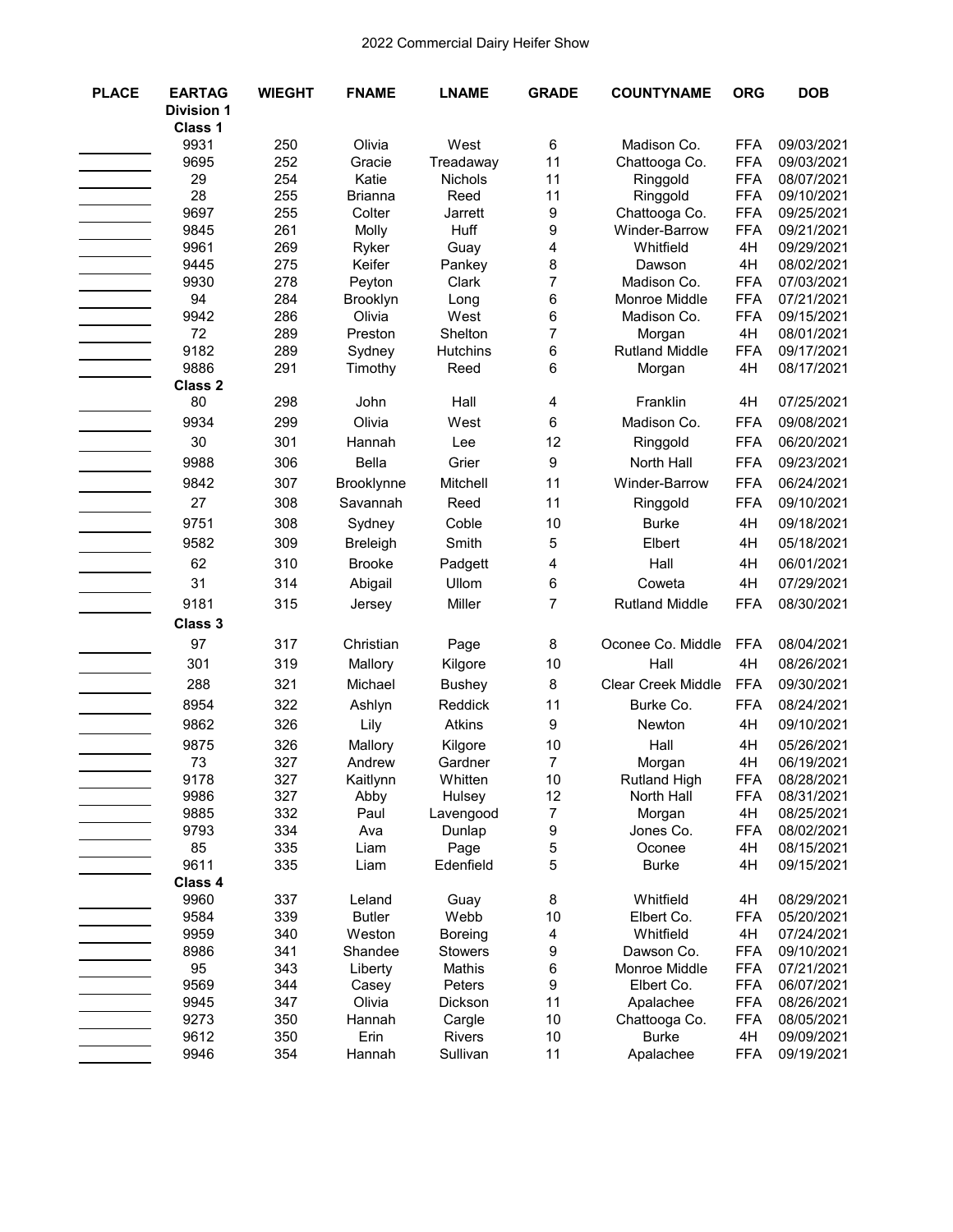| <b>PLACE</b>               | <b>EARTAG</b><br>Class <sub>5</sub> | <b>WIEGHT</b> | <b>FNAME</b> | <b>LNAME</b>    | <b>GRADE</b>   | <b>COUNTYNAME</b>       | <b>ORG</b> | <b>DOB</b> |
|----------------------------|-------------------------------------|---------------|--------------|-----------------|----------------|-------------------------|------------|------------|
|                            | 4478                                | 356           | Camden       | Huff            | 4              | Oglethorpe              | 4H         | 09/02/2021 |
|                            | 9844                                | 357           | Addelynne    | Pierce          | 12             | Winder-Barrow           | <b>FFA</b> | 05/16/2021 |
|                            | 9307                                | 358           | Zoey         | Guy             | 10             | Houston Co.             | <b>FFA</b> | 06/21/2021 |
|                            | 9272                                | 361           | Madelyn      |                 |                | Chattooga Co.           | <b>FFA</b> | 08/01/2021 |
|                            | 9889                                | 362           |              | Eager<br>Reed   | 8<br>6         |                         | 4H         | 07/30/2021 |
|                            | 8169                                | 364           | Timothy      | Stinson         | 8              | Morgan<br><b>Barrow</b> | 4H         | 08/01/2021 |
|                            |                                     |               | Katy         |                 |                |                         |            |            |
|                            | 9896                                | 364           | Chris        | Nunnally        | $\overline{7}$ | White Co. Middle        | <b>FFA</b> | 08/12/2021 |
|                            | 8713                                | 366           | Hannah       | Salemi          | 9              | Burke Co.               | <b>FFA</b> | 09/08/2021 |
|                            | 9176                                | 366           | Lauren       | Sanders         | 11             | <b>Rutland High</b>     | <b>FFA</b> | 08/05/2021 |
|                            | 9794                                | 366           | Faith        | Hudson          | 9              | Jones Co.               | <b>FFA</b> | 07/11/2021 |
|                            | 9798                                | 366           | Mara         | Paschette       | 12             | Jones Co.               | <b>FFA</b> | 06/25/2021 |
|                            | 96                                  | 368           | Rebbecca     | Kennedy         | 5              | Lee                     | 4H         | 09/11/2021 |
|                            | <b>Division 1 Champion:</b>         |               |              |                 |                |                         |            |            |
| <b>Division 1 Reserve:</b> |                                     |               |              |                 |                |                         |            |            |
|                            |                                     |               |              |                 |                |                         |            |            |
|                            | <b>Division 2</b>                   |               |              |                 |                |                         |            |            |
|                            | Class 6                             |               |              |                 |                |                         |            |            |
|                            | 8985                                | 370           | Jessica      | <b>Barnes</b>   | 10             | Dawson Co.              | <b>FFA</b> | 09/04/2021 |
|                            | 9887                                | 372           | Sawyer       | Miller          | 4              | Morgan                  | 4H         | 08/15/2021 |
|                            | 91                                  | 373           | Kinsley      | Foster          | 6              | Monroe Middle           | <b>FFA</b> | 06/21/2021 |
|                            | 9681                                | 373           | Josie        | Ross            | 5              | Oconee                  | 4H         | 09/01/2021 |
|                            | 86                                  | 380           | Adalynn      | Vance           | 7              | Monroe Middle           | <b>FFA</b> | 08/12/2021 |
|                            | 9177                                | 380           | Mckenzie     | Johns           | 10             | <b>Rutland High</b>     | <b>FFA</b> | 08/10/2021 |
|                            | 9846                                | 384           | Molly        | Huff            | 9              | Winder-Barrow           | <b>FFA</b> | 05/28/2021 |
|                            | 9912                                | 384           | Sadie        | Prickett        | 10             | Hall                    | 4H         | 08/26/2021 |
|                            | 9608                                | 385           | Sara Morgan  | Sapp            | 6              | <b>Burke</b>            | 4H         | 08/14/2021 |
|                            | 9180                                | 388           | Kendall      | Patton          | 7              | <b>Rutland Middle</b>   | <b>FFA</b> | 09/02/2021 |
|                            | 3979                                | 393           | Peyton       | Clark           | $\overline{7}$ | Madison Co.             | <b>FFA</b> | 08/05/2021 |
|                            | 9146                                | 393           | Ellie        | Williams        | 12             | North West Whitfield    | <b>FFA</b> | 05/27/2021 |
|                            | Class 7                             |               |              |                 |                |                         |            |            |
|                            | 282                                 | 395           | Rydlee       | Ponder          | 4              | Gilmer                  | 4H         | 09/03/2021 |
|                            | 9987                                | 395           | Abby         | Hulsey          | 12             | North Hall              | <b>FFA</b> | 08/08/2021 |
|                            | 63                                  | 396           | Maggie       | Moose           | 5              | Hall                    | 4H         | 08/14/2021 |
|                            | 26                                  | 398           | Avery        | Cross           | 11             | Ringgold                | <b>FFA</b> | 03/02/2021 |
|                            | 9866                                | 398           | Luke         | Huff            | 8              | Oglethorpe Middle       | <b>FFA</b> | 07/04/2021 |
|                            | 9742                                | 400           | Joanna       | Kimbrell        | 11             | Habersham Central       | <b>FFA</b> | 08/30/2021 |
|                            | 9655                                | 402           | Will         | Cantrell        | 12             | Gilmer Co.              | <b>FFA</b> | 06/20/2021 |
|                            | 42                                  | 409           | Paul         | Lavengood       | $\overline{7}$ | Morgan                  | 4H         | 07/12/2021 |
|                            | 8967                                | 411           | Olivia       | <b>Braswell</b> | 10             | Madison Co.             | <b>FFA</b> | 03/29/2021 |
|                            | 9696                                | 412           | Lane         | <b>Bridges</b>  | 9              | Chattooga Co.           | <b>FFA</b> | 08/01/2021 |
|                            | 9603                                | 413           | Liam         | Edenfield       | 5              | <b>Burke</b>            | 4H         | 06/19/2021 |
|                            | Class 8                             |               |              |                 |                |                         |            |            |
|                            | 93                                  | 416           | Alivia       | Tatum           | 8              | Monroe Middle           | <b>FFA</b> | 06/21/2021 |
|                            | 9692                                | 418           | Jayla        | Boyd            | 8              | Summerville Middle      | <b>FFA</b> | 07/10/2021 |
|                            | 9799                                | 418           | Maeci        | Simmons         | 11             | Jones Co.               | <b>FFA</b> | 06/05/2021 |
|                            | 9521                                | 421           | Sarah        | Ullom           | 12             | Coweta                  | 4H         | 05/30/2021 |
|                            | 9782                                | 422           | Justin       | <b>Buchner</b>  | 11             | Houston Co.             | <b>FFA</b> | 08/05/2021 |
|                            | 32                                  | 426           | Jacob        | Roberson        | 4              | Coweta                  | 4H         | 07/29/2021 |
|                            | 8188                                | 427           | Leah         | Higginbotham    | 8              | Elbert                  | 4H         | 07/15/2021 |
|                            | 22                                  | 428           | Landon       | Gardner         | 8              | Morgan                  | 4H         | 05/26/2021 |
|                            | 53                                  | 434           | Holt         | Sapp            | 10             | <b>Burke</b>            | 4H         | 07/04/2021 |
|                            | 9613                                | 434           | Erin         | Rivers          | 10             | <b>Burke</b>            | 4H         | 07/23/2021 |
|                            |                                     |               |              |                 |                |                         |            |            |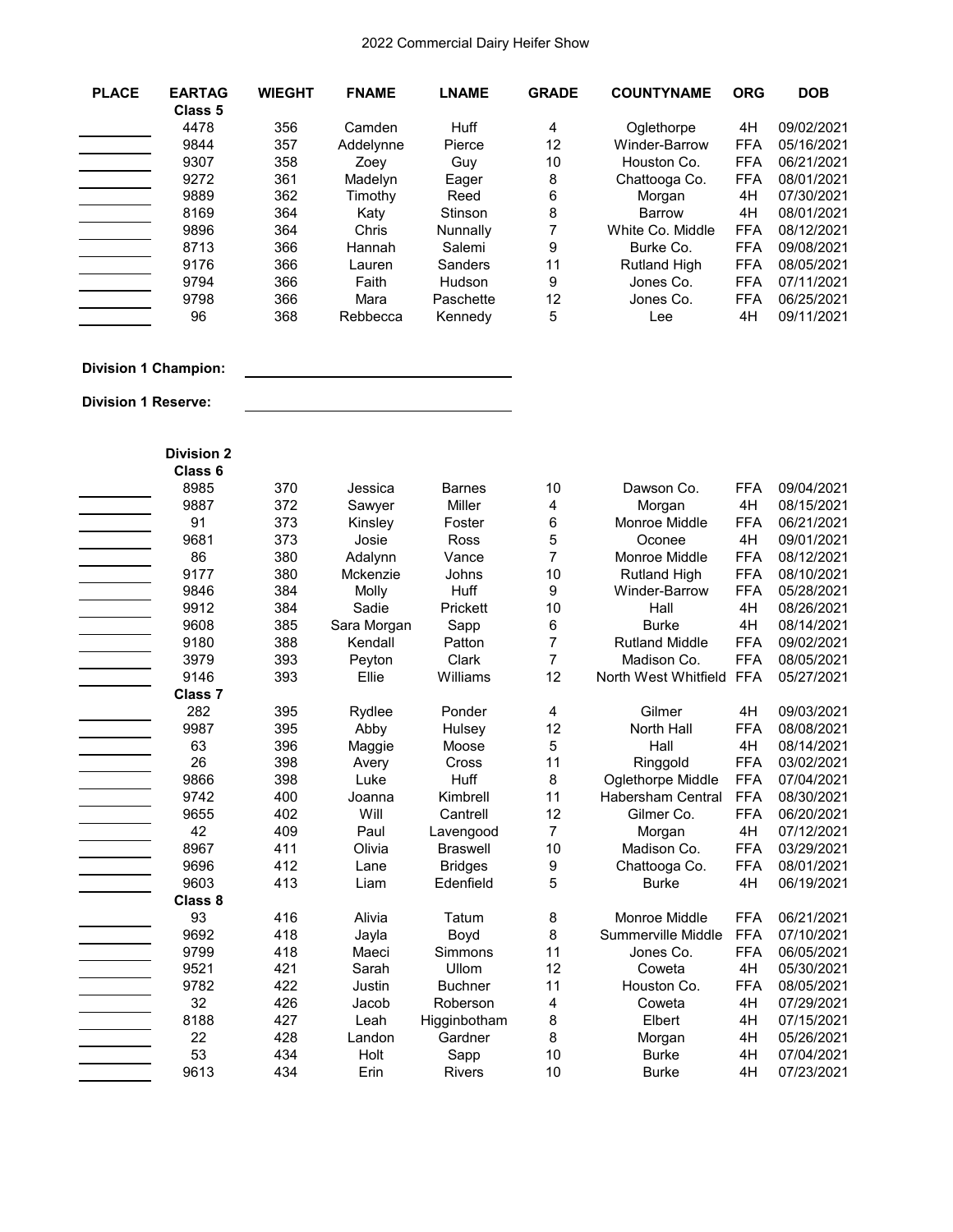| <b>PLACE</b> | <b>EARTAG</b><br>Class 9 | <b>WIEGHT</b> | <b>FNAME</b>  | <b>LNAME</b> | <b>GRADE</b> | <b>COUNTYNAME</b> | <b>ORG</b> | <b>DOB</b> |
|--------------|--------------------------|---------------|---------------|--------------|--------------|-------------------|------------|------------|
|              | 44                       | 437           | Audrey        | Williams     | 7            | Morgan            | 4H         | 07/05/2021 |
|              | 9985                     | 437           | Meredith      | Grant        | 11           | North Hall        | <b>FFA</b> | 03/15/2021 |
|              | 98                       | 438           | Izzy          | James        | 9            | Oconee Co.        | <b>FFA</b> | 05/22/2021 |
|              | 99                       | 438           | Emma          | Turner       | 11           | Oconee Co.        | <b>FFA</b> | 05/21/2021 |
|              | 9881                     | 439           | Cadence       | Bell         | 6            | Morgan            | 4H         | 08/15/2021 |
|              | 9443                     | 440           | Chevenne      | Simmons      | 10           | Dawson Co.        | <b>FFA</b> | 07/19/2021 |
|              | 9956                     | 448           | Abigail       | Ullom        | 6            | Coweta            | 4H         | 06/08/2021 |
|              | 9320                     | 449           | Kenady        | Pickett      | 9            | Houston Co.       | <b>FFA</b> | 06/04/2021 |
|              | 71                       | 451           | Landon        | Gardner      | 8            | Morgan            | 4H         | 06/10/2021 |
|              | 9841                     | 455           | Addelynne     | Pierce       | 12           | Winder-Barrow     | <b>FFA</b> | 06/08/2021 |
|              | 9996                     | 455           | Ava           | Haney        | 8            | North Hall Middle | <b>FFA</b> | 07/04/2021 |
|              | 9884                     | 456           | Catlyn        | Johnson      | 12           | Morgan            | 4H         | 07/16/2021 |
|              | Class 10                 |               |               |              |              |                   |            |            |
|              | 9895                     | 458           | <b>Bailey</b> | Collins      | 5            | White             | 4H         | 07/27/2021 |
|              | 9792                     | 459           | Kelli         | Chambers     | 11           | Jones Co.         | <b>FFA</b> | 04/25/2021 |
|              | 9604                     | 460           | Emree         | Williams     | 6            | <b>Burke</b>      | 4H         | 05/13/2021 |
|              | 9730                     | 460           | Abby          | Joyner       | 11           | <b>Burke</b>      | 4H         | 06/28/2021 |
|              | 8966                     | 464           | Kandace       | <b>Brake</b> | 12           | Madison Co.       | <b>FFA</b> | 04/05/2021 |
|              | 9577                     | 466           | Kayleigh      | Smith        | 12           | Elbert Co.        | <b>FFA</b> | 06/07/2021 |
|              | 43                       | 472           | Katy          | Stinson      | 8            | <b>Barrow</b>     | 4H         | 06/18/2021 |
|              | 45                       | 474           | Emilee        | Smith        | 11           | Morgan            | 4H         | 06/07/2021 |
|              | 16                       | 477           | Lucas         | Cason        | 6            | Morgan Middle     | <b>FFA</b> | 07/08/2021 |
|              | 9605                     | 479           | Emree         | Williams     | 6            | <b>Burke</b>      | 4H         | 06/11/2021 |
|              | 9743                     | 481           | Abby          | Kimbrell     | 10           | Habersham Central | <b>FFA</b> | 08/09/2021 |
|              | 9654                     | 483           | Morgan        | Griggs       | 12           | Gilmer Co.        | <b>FFA</b> | 05/12/2021 |
|              | 9999                     | 483           | Jacob         | Rylee        | 8            | North Hall Middle | <b>FFA</b> | 07/08/2021 |

# **Division 2 Champion:**

**Division 2 Reserve:**

| <b>Division 3</b><br>Class 11 |     |                |               |    |                          |            |            |
|-------------------------------|-----|----------------|---------------|----|--------------------------|------------|------------|
| 7719                          | 485 | Jack           | Keener        | 9  | Gilmer Co.               | <b>FFA</b> | 05/11/2021 |
| 9748                          | 485 | <b>Braedon</b> | Sizemore      | 10 | Elbert                   | 4H         | 06/01/2021 |
| 92                            | 486 | Alecia         | Gifford       | 8  | Monroe Middle            | <b>FFA</b> | 05/21/2021 |
| 9306                          | 486 | Dylan          | Greer         | 9  | Houston Co.              | <b>FFA</b> | 05/14/2021 |
| 18                            | 489 | Isabelle       | Johnson       | 8  | Morgan Middle            | <b>FFA</b> | 06/11/2021 |
| 9994                          | 490 | Haley          | Reed          | 8  | North Hall Middle        | <b>FFA</b> | 07/08/2021 |
| 9863                          | 492 | Lily           | <b>Atkins</b> | 9  | <b>Newton</b>            | 4H         | 04/30/2021 |
| 9609                          | 493 | Sara Morgan    | Sapp          | 6  | <b>Burke</b>             | 4H         | 07/15/2021 |
| 9745                          | 496 | Ahmia          | Roberts       | 10 | <b>Habersham Central</b> | <b>FFA</b> | 08/26/2021 |
| 69                            | 498 | Noel           | Pickel        | 11 | Morgan                   | 4H         | 06/12/2021 |
| 84                            | 502 | Audrey         | Williams      | 7  | Morgan                   | 4H         | 06/10/2021 |
| 9984                          | 502 | Bella          | Grier         | 9  | North Hall               | <b>FFA</b> | 06/24/2021 |
| 5345                          | 504 | Camden         | Huff          | 4  | Oglethorpe               | 4H         | 03/25/2021 |
| 9523                          | 504 | Caeden         | Swartz        | 8  | Coweta                   | 4H         | 04/04/2021 |
| 9897                          | 506 | Mia            | Robinson      | 8  | White Co. Middle         | <b>FFA</b> | 07/07/2021 |

<u> 1980 - Johann Barbara, martin a</u>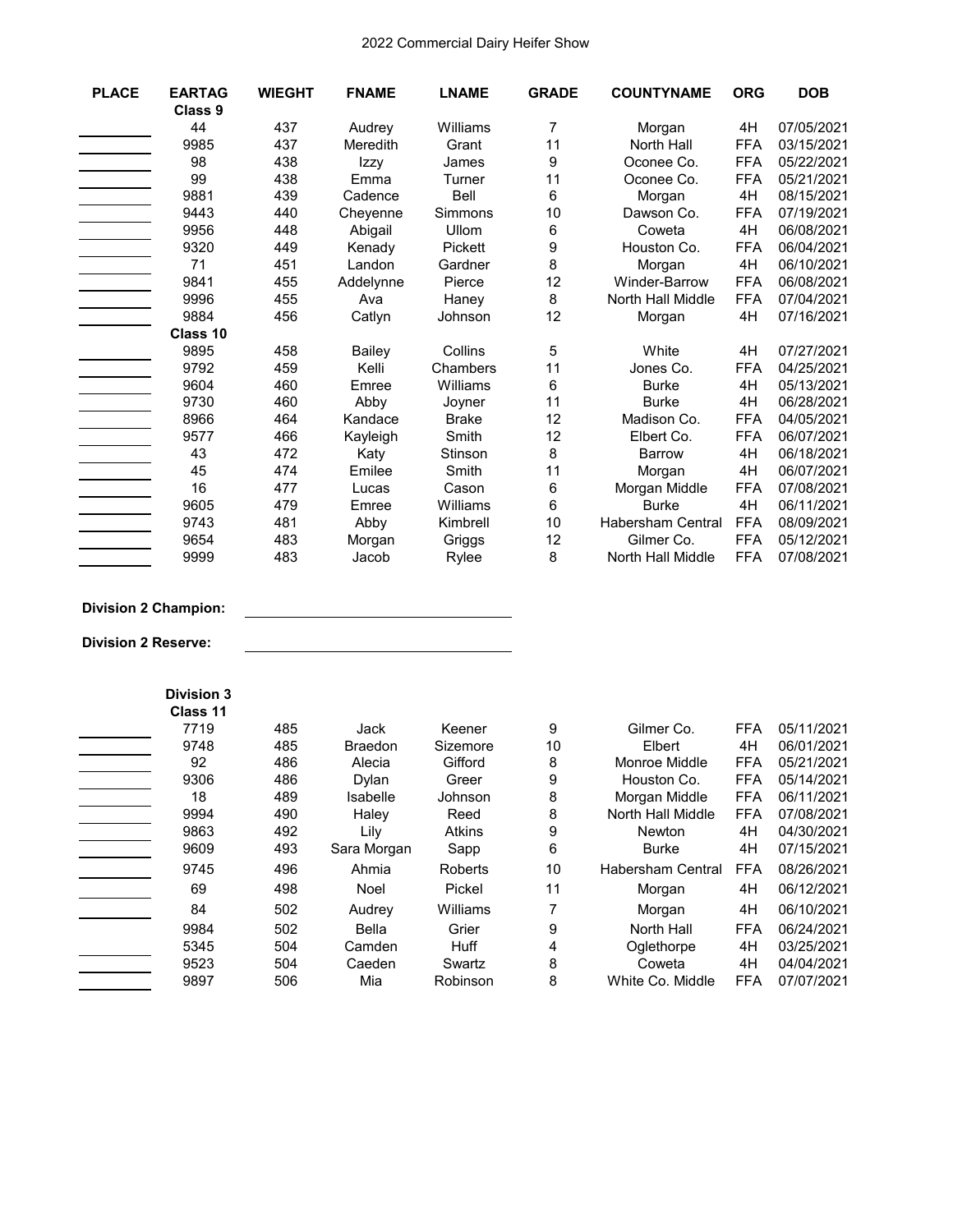| <b>PLACE</b> | <b>EARTAG</b> | <b>WIEGHT</b> | <b>FNAME</b>    | <b>LNAME</b>    | <b>GRADE</b>           | <b>COUNTYNAME</b>        | <b>ORG</b>       | <b>DOB</b>               |
|--------------|---------------|---------------|-----------------|-----------------|------------------------|--------------------------|------------------|--------------------------|
|              | Class 12      |               |                 |                 |                        |                          |                  |                          |
|              | 9576          | 510           | <b>Brantley</b> | Smith           | $\overline{7}$         | Elbert                   | 4H               | 03/16/2021               |
|              | 9740          | 512           | Kahle           | Adams           | 8                      | Wilbanks Middle          | <b>FFA</b>       | 06/14/2021               |
|              | 9872          | 512           | Kiley           | Padgett         | 11                     | Hall                     | 4H               | 05/27/2021               |
|              | 8968          | 514           | Carson          | Trusty          | 10                     | Madison Co.              | <b>FFA</b>       | 03/10/2021               |
|              | 9753          | 516           | Sydney          | Coble           | 10                     | <b>Burke</b>             | 4H               | 03/03/2021               |
|              | 17            | 518           | Isabelle        | Johnson         | 8                      | Morgan Middle            | <b>FFA</b>       | 06/17/2021               |
|              | 9682          | 518           | Wylie           | Ross            | $\overline{7}$         | Malcom Bridge Middle FFA |                  | 06/24/2021               |
|              | 9926          | 518           | Emma            | Holtzclaw       | 9                      | Madison Co.              | <b>FFA</b>       | 03/25/2021               |
|              | 19            | 520           | Mayson          | <b>New</b>      | 12                     | Morgan Middle            | <b>FFA</b>       | 06/04/2021               |
|              | 9882          | 520           | Maggie          | Harper          | 9                      | Morgan                   | 4H               | 03/01/2021               |
|              | 8965          | 522           | Abbi            | Ledford         | 10                     | Madison Co.              | <b>FFA</b>       | 03/24/2021               |
|              | 9783          | 524           | Andrew          | Stuckey         | 11                     | Houston Co.              | <b>FFA</b>       | 06/01/2021               |
|              | Class 13      |               |                 |                 |                        |                          |                  |                          |
|              | 8601          | 528           | Liam            | Page            | 5                      | Oconee                   | 4H               | 03/15/2021               |
|              | 9900          | 528           | Cara            | Henderson       | 12                     | White Co. High           | <b>FFA</b>       | 06/10/2021               |
|              | 9602          | 530           | Liam            | Edenfield       | 5                      | <b>Burke</b>             | 4H               | 05/27/2021               |
|              | 9997          | 530           | Layna           | Thomas          | 9                      | North Hall               | <b>FFA</b>       | 06/12/2021               |
|              | 52            | 532           | Holt            | Sapp            | 10                     | <b>Burke</b>             | 4H               | 06/29/2021               |
|              | 9796          | 532           | Shelby          | McDaniel        | 10                     | Jones Co.                | <b>FFA</b>       | 05/30/2021               |
|              | 9941          | 532           | Wyatt           | <b>Braswell</b> | 8                      | Madison Co.              | <b>FFA</b>       | 04/15/2021               |
|              | 9791          | 534           | Kaleigh         | Archer          | 12                     | Jones Co.                | <b>FFA</b>       | 05/11/2021               |
|              | 9824          | 534           | Noah            | Jones           | 6                      | Lee Co. Middle East      | <b>FFA</b>       | 05/27/2021               |
|              | 9898          | 534           | Maddox          | Pardue          | 11                     | White Co. High           | <b>FFA</b>       | 05/30/2021               |
|              | Class 14      |               |                 |                 |                        |                          |                  |                          |
|              | 9280          | 542           | Syerra          | <b>Burky</b>    | 10                     | Putnam Co.               | <b>FFA</b>       | 05/16/2021               |
|              | 9363          | 542           | Emma            | Pitman          | 8                      | Russell Middle Schoo FFA |                  | 03/08/2021               |
|              | 9607          | 542           | Holt            | Sapp            | 10                     | <b>Burke</b>             | 4H               | 05/21/2021               |
|              | 9656          | 542           | Torrie          | Reed            | 12                     | Gilmer Co.               | <b>FFA</b>       | 05/10/2021               |
|              | 8951          | 544           | Ashlyn          | Reddick         | 11                     | Burke Co.                | <b>FFA</b>       | 06/19/2021               |
|              | 9179          | 548           | Kory            | West            | 8                      | <b>Rutland Middle</b>    | <b>FFA</b>       | 03/01/2021               |
|              | 9747          | 550           | <b>Braedon</b>  | Sizemore        | 10                     | Elbert                   | 4H               | 04/24/2021               |
|              | 9169          | 552           | Jiles           | Coble           | 11                     | <b>Burke</b>             | 4H               | 03/12/2021               |
|              | 9675<br>9989  | 554<br>554    | Nathaniel       | Doss<br>Grier   | 10<br>$\boldsymbol{9}$ | Habersham                | 4H<br><b>FFA</b> | 03/01/2021               |
|              | 8826          |               | Bella           |                 | 12                     | North Hall               | <b>FFA</b>       | 06/11/2021<br>04/04/2021 |
|              | 9744          | 556           | Bailey          | Jackson         | 11                     | Houston Co.              |                  |                          |
|              | Class 15      | 556           | Kylee           | Adams           |                        | Habersham Central        | <b>FFA</b>       | 06/21/2021               |
|              | 9623          | 560           | Kylianne        | <b>Brown</b>    | 9                      | Hall                     | 4H               | 03/15/2021               |
|              | 9811          | 560           | Emma            | Knight          | 11                     | Lee Co. High             | <b>FFA</b>       | 05/24/2021               |
|              | 9807          | 562           | Clint           | Hyde            | 11                     | Lee Co. High             | <b>FFA</b>       | 05/26/2021               |
|              | 9284          | 564           | Samantha        | Stephens        | 10                     | Putnam Co.               | <b>FFA</b>       | 05/02/2021               |
|              | 100           | 566           | Caleb           |                 | 11                     | Oconee Co.               | <b>FFA</b>       | 04/02/2021               |
|              | 9479          | 566           | Addie           | Hayes<br>Goode  | 8                      | Lee Co. Middle East      | <b>FFA</b>       | 05/24/2021               |
|              | 9519          | 566           | Colton          | Swartz          | 11                     | Coweta                   | 4H               | 05/05/2021               |
|              | 8969          | 568           |                 | Holtzclaw       | 11                     | Madison Co.              | <b>FFA</b>       | 04/01/2021               |
|              | 9788          | 572           | Hunter<br>Mia   | Galloway        | 8                      | Lee Co. Middle West FFA  |                  | 05/27/2021               |
|              | 9729          | 576           | Abby            | Joyner          | 11                     | <b>Burke</b>             | 4H               | 03/08/2021               |
|              |               |               |                 |                 |                        |                          |                  |                          |

# **Division 3 Champion:**

**Division 3 Reserve:**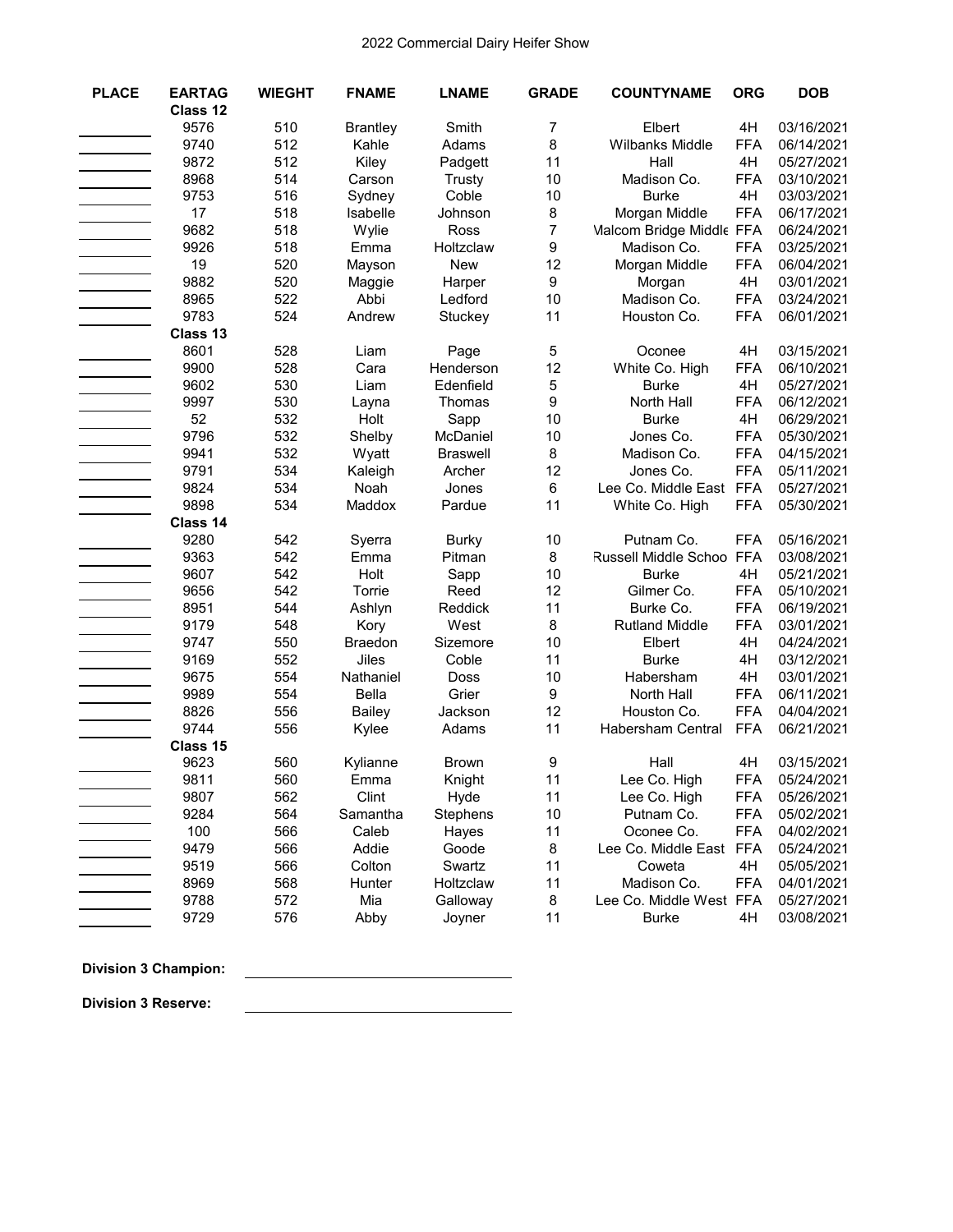| <b>PLACE</b> | <b>EARTAG</b>     | <b>WIEGHT</b> | <b>FNAME</b>            | <b>LNAME</b>          | <b>GRADE</b>   | <b>COUNTYNAME</b>          | <b>ORG</b>               | <b>DOB</b>               |
|--------------|-------------------|---------------|-------------------------|-----------------------|----------------|----------------------------|--------------------------|--------------------------|
|              | <b>Division 4</b> |               |                         |                       |                |                            |                          |                          |
|              | Class 16          |               |                         |                       |                |                            |                          |                          |
|              | 9252              | 578           | Christian               | Page                  | 8              | Oconee Co. Middle          | <b>FFA</b>               | 03/05/2021               |
|              | 9366              | 578           | Emma                    | Turner                | 11             | Oconee Co.                 | <b>FFA</b>               | 03/02/2021               |
|              | 9505<br>9795      | 578           | <b>Bella</b>            | Williams              | 11<br>10       | North West Whitfield       | <b>FFA</b><br><b>FFA</b> | 03/22/2021               |
|              | 9873              | 578<br>578    | Madison<br>Kiley        | Marshall              | 11             | Jones Co.<br>Hall          | 4H                       | 03/15/2021<br>03/17/2021 |
|              | 9993              | 578           | Emma                    | Padgett<br>Wiley      | 6              | North Hall Middle          | <b>FFA</b>               | 06/04/2021               |
|              | 9891              | 580           | Emily                   | Cox                   | 8              | Dawson                     | 4H                       | 06/14/2021               |
|              | 9826              | 582           | London                  | <b>Brown</b>          | $\overline{7}$ | Lee Co. Middle East FFA    |                          | 05/23/2021               |
|              | 9809              | 584           | Parker                  | Davis                 | $\overline{7}$ | Lee Co. Middle West FFA    |                          | 05/27/2021               |
|              | 9741              | 586           | Sarah                   | Kimbrell              | 11             | Habersham Central FFA      |                          | 04/25/2021               |
|              | 9803              | 588           | Ava                     | French                | $\overline{7}$ | Lee Co. Middle East FFA    |                          | 05/24/2021               |
|              | 9995              | 588           | <b>Bailee</b>           | Fair                  | 8              | North Hall Middle          | <b>FFA</b>               | 06/22/2021               |
|              | Class 17          |               |                         |                       |                |                            |                          |                          |
|              | 9874              | 590           | <b>Brooke</b>           | Padgett               | 4              | Hall                       | 4H                       | 03/24/2021               |
|              | 9990              | 592           | Caroline                | Riley                 | 6              | North Hall Middle          | <b>FFA</b>               | 06/17/2021               |
|              | 9787              | 594           | Eva                     | Wessels               | 10             | Lee Co. High               | <b>FFA</b>               | 05/24/2021               |
|              | 9806              | 598           | Olivia                  | Vanderwalt            | 9              | Lee Co. High               | <b>FFA</b>               | 05/24/2021               |
|              | 9754              | 600           | Sydney                  | Coble                 | 10             | <b>Burke</b>               | 4H                       | 06/02/2021               |
|              | 9789              | 602           | Maggie                  | Hall                  | $\overline{7}$ | Lee Co. Middle East        | <b>FFA</b>               | 05/26/2021               |
|              | 9746              | 604           | Macie                   | Reagan                | 6              | Wilbanks Middle            | <b>FFA</b>               | 06/21/2021               |
|              | 9820              | 606           | Chloe                   | Wright                | 11             | Lee Co. High               | <b>FFA</b>               | 05/23/2021               |
|              | 9822              | 606           | Hattie                  | Holley                | 9              | Lee Co. High               | <b>FFA</b>               | 06/06/2021               |
|              | 9899              | 612           | <b>Brooke</b>           | Corley                | 12             | White Co. High             | <b>FFA</b>               | 05/23/2021               |
|              | 9892              | 614           | Sarah                   | Shelnutt              | 5              | Dawson                     | 4H                       | 06/15/2021               |
|              | 9883              | 616           | Maggie                  | Harper                | 9              | Morgan                     | 4H                       | 03/10/2021               |
|              | Class 18          |               |                         |                       |                |                            |                          |                          |
|              | 7741              | 618           | Octavia                 | <b>Bushey</b>         | 12             | Gilmer Co.                 | <b>FFA</b>               | 04/12/2021               |
|              | 9285              | 620           | Celia                   | Romero                | 10             | Putnam Co.                 | <b>FFA</b>               | 04/06/2021               |
|              | 9786              | 620           | Keaton                  | Fowler                | 6              | Lee Co. Middle East        | <b>FFA</b>               | 05/27/2021               |
|              | 9491              | 624           | Emma                    | <b>Barkley</b>        | 9              | Lee Co. High               | <b>FFA</b>               | 05/28/2021               |
|              | 9524              | 628           | Josie                   | Roberson              | 9              | Coweta                     | 4H<br><b>FFA</b>         | 04/10/2021               |
|              | 9810<br>9804      | 630<br>632    | Morgan                  | Webb<br><b>Burton</b> | 9<br>10        | Lee Co. High               | <b>FFA</b>               | 05/25/2021<br>05/23/2021 |
|              | 9282              | 634           | <b>Brantley</b><br>Seth | Harris                | 9              | Lee Co. High<br>Putnam Co. | <b>FFA</b>               | 03/27/2021               |
|              | 9825              | 642           | Caleb                   | Jones                 | 9              | Lee Co. High               | <b>FFA</b>               | 05/27/2021               |
|              | 9940              | 646           | Anna Grace              | Whitlow               | 10             | Madison Co.                | <b>FFA</b>               | 04/02/2021               |
|              | 9802              | 650           | Lilly                   | Peppers               | 12             | Lee Co. High               | <b>FFA</b>               | 05/25/2021               |
|              | 9871              | 650           | Katy                    | Stinson               | 8              | Barrow                     | 4H                       | 03/03/2021               |
|              | Class 19          |               |                         |                       |                |                            |                          |                          |
|              | $\,6$             | 652           | Frank                   | Durate                | 10             | Brooks Co.                 | <b>FFA</b>               | 05/22/2021               |
|              | 9764              | 652           | Justin                  | <b>Buchner</b>        | 11             | Houston Co.                | <b>FFA</b>               | 04/14/2021               |
|              | 9808              | 652           | <b>Nick</b>             | <b>Burnfin</b>        | 6              | Lee Co. Middle West FFA    |                          | 05/25/2021               |
|              | 9998              | 652           | <b>Brock</b>            | Hunter                | 8              | North Hall Middle          | <b>FFA</b>               | 05/23/2021               |
|              | 14                | 656           | Ruby                    | Ceja                  | 11             | Brooks Co.                 | <b>FFA</b>               | 05/22/2021               |
|              | 9814              | 658           | Lar                     | Newsome               | 11             | Lee Co. High               | <b>FFA</b>               | 05/24/2021               |
|              | 9168              | 664           | Jiles                   | Coble                 | 11             | <b>Burke</b>               | 4H                       | 03/01/2021               |
|              | 9955              | 670           | Colton                  | Swartz                | 11             | Coweta                     | 4H                       | 03/21/2021               |
|              | 9283              | 674           | Sydney                  | Harris                | 9              | Putnam Co.                 | FFA                      | 04/09/2021               |
|              | $\boldsymbol{9}$  | 680           | Cheyenne                | Nichols               | 11             | Brooks Co.                 | <b>FFA</b>               | 05/21/2021               |
|              | 9801              | 680           | Jackson                 | Hix                   | 6              | Lee Co. Middle West FFA    |                          | 05/27/2021               |
|              | 9823              | 682           | Annie                   | Liston                | $\overline{7}$ | Lee Co. Middle East FFA    |                          | 05/26/2021               |